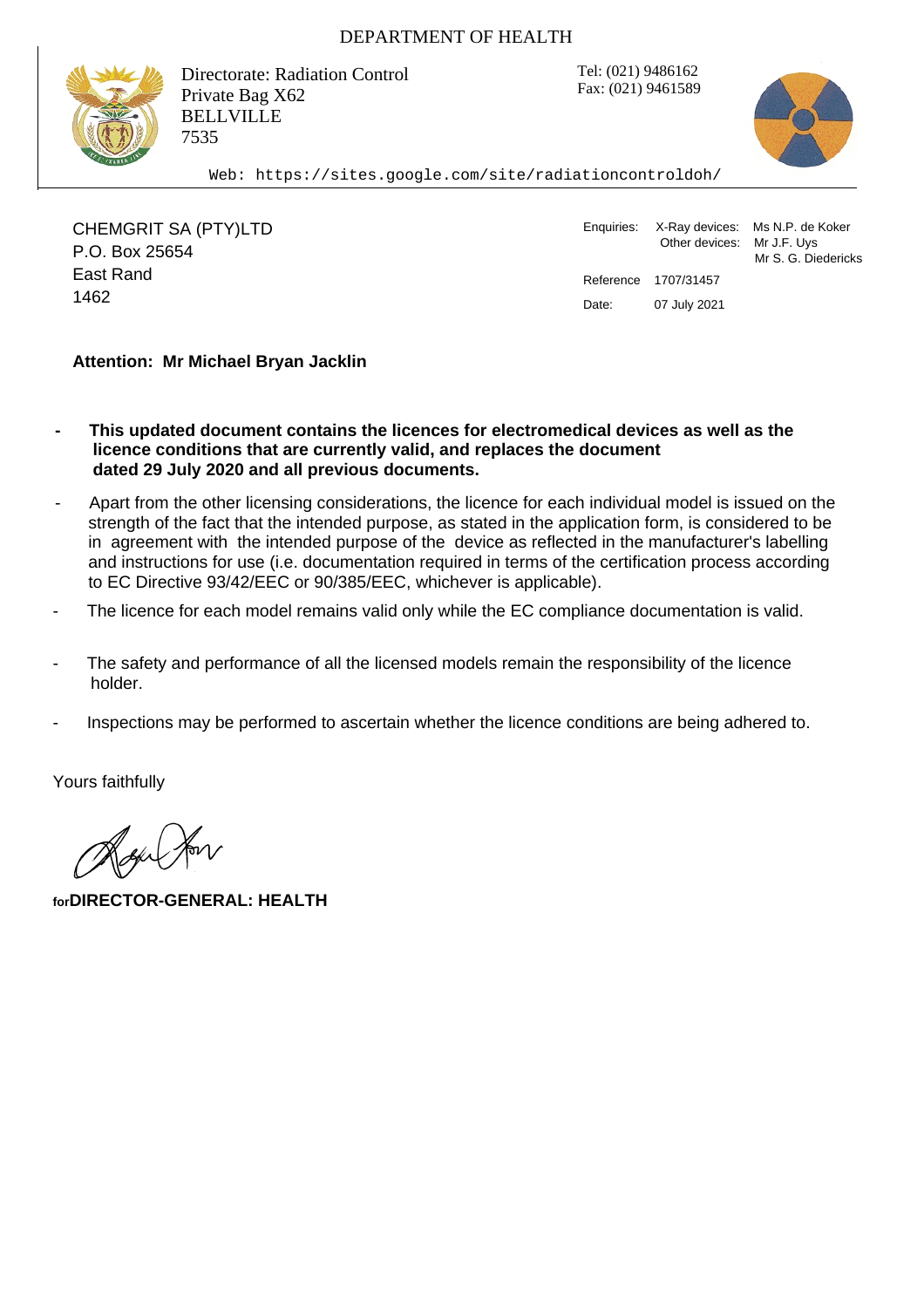

# **DIRECTORATE: RADIATION CONTROL**



**LICENCE HOLDER:** CHEMGRIT SA (PTY)LTD

**ADDRESS:** 7 Harold Flight road **,** Jet Park **,** Boksburg, 1459

#### **LIST OF LICENCES TO IMPORT NEW ELECTROMEDICAL DEVICES HAZARDOUS SUBSTANCES ACT (ACT 15 OF 1973)**

**LICENCE**

**NUMBER BRAND MODEL**

**LICENCE CONDITIONS**

1707/31458 BERRCOM JXB-178 01, 09

**Signed at Bellville on 07 July 2021**

Roge Hor

**for DIRECTOR-GENERAL: HEALTH**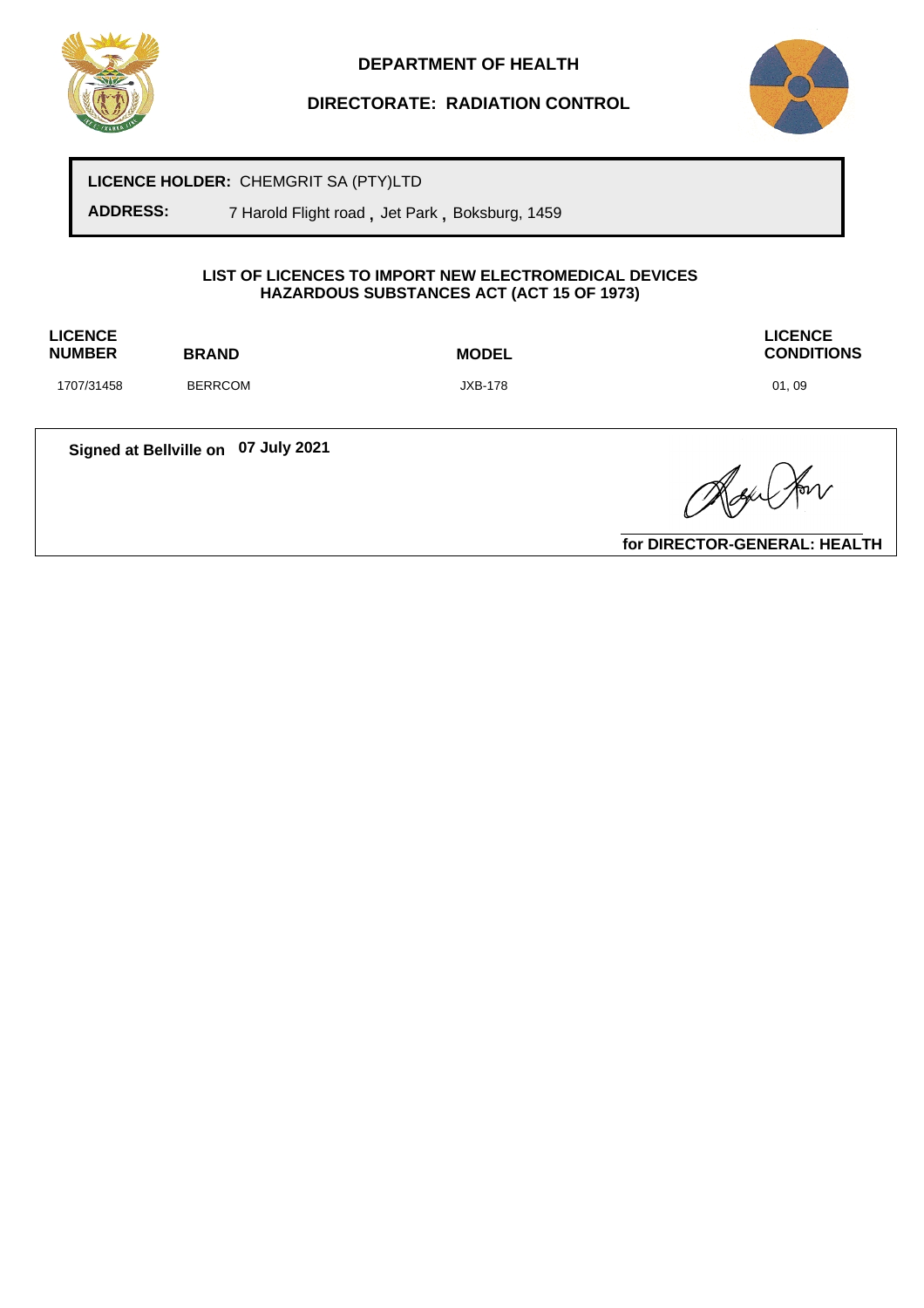# **LICENCE CONDITION 01**

- a) The licence holder must keep a record of every transaction of this model, and such record must include the following information:
	- (i) Name and address of the purchaser.
	- (ii) Brand, model and serial number.
	- (iii) Date of transaction.
- b) Any advertisement or other kind of promotional material may only contain the information about the **intended purpose** of this particular model that was supplied in the application form initially.
- c) If the Department of Health is associated with this model in any advertisement or in other way, the following disclaimer must be clearly displayed, along with the licence number issued to this particular model:

#### **"This device has been licensed by the Department of Health. The device therefore complies with the Department's minimum safety requirements, but its clinical efficacy has not been evaluated."**

- d) If this model is used in a medical application, the fact that it has been licensed by the Department of Health may not be used in any way by the licence holder as the basis for any claim regarding the clinical efficacy of this model.
- e) This model may not be promoted or represented in any way as having been approved by the Department of Health.
- f) If it comes to the notice of the licence holder or if the licence holder has reason to suspect that units of this model has a defect or a fault, the licence holder must immediately notify the Directorate: Radiation Control of the relevant facts. This written notification must contain the following information:
	- (i) Licence No, Brand and Model (as on licence)
	- (ii) Date on which and circumstances under which such defect or fault was discovered or first suspected
	- (iii) Description of the defect or fault
	- (iv) Evaluation of the risk of injury resulting from such defect or fault
	- (v) Number of units of this model that have been distributed in South Africa
	- (vi) Proposed plan for rectifying such defect or fault for approval by the Directorate: Radiation Control
	- (vii) Date when execution of such plan is expected to be completed
	- (viii) Proposed instructions regarding the use of this model pending the rectification the defect or fault for approval by the Directorate: Radiation Control
- g) This licence is also subject to the provisions of the Regulations relating to Group III Hazardous Substances (Regulation R690, 14 April 1989).

**Signed at Bellville on 07 July 2021**

Alge Her

**for DIRECTOR-GENERAL: HEALTH**